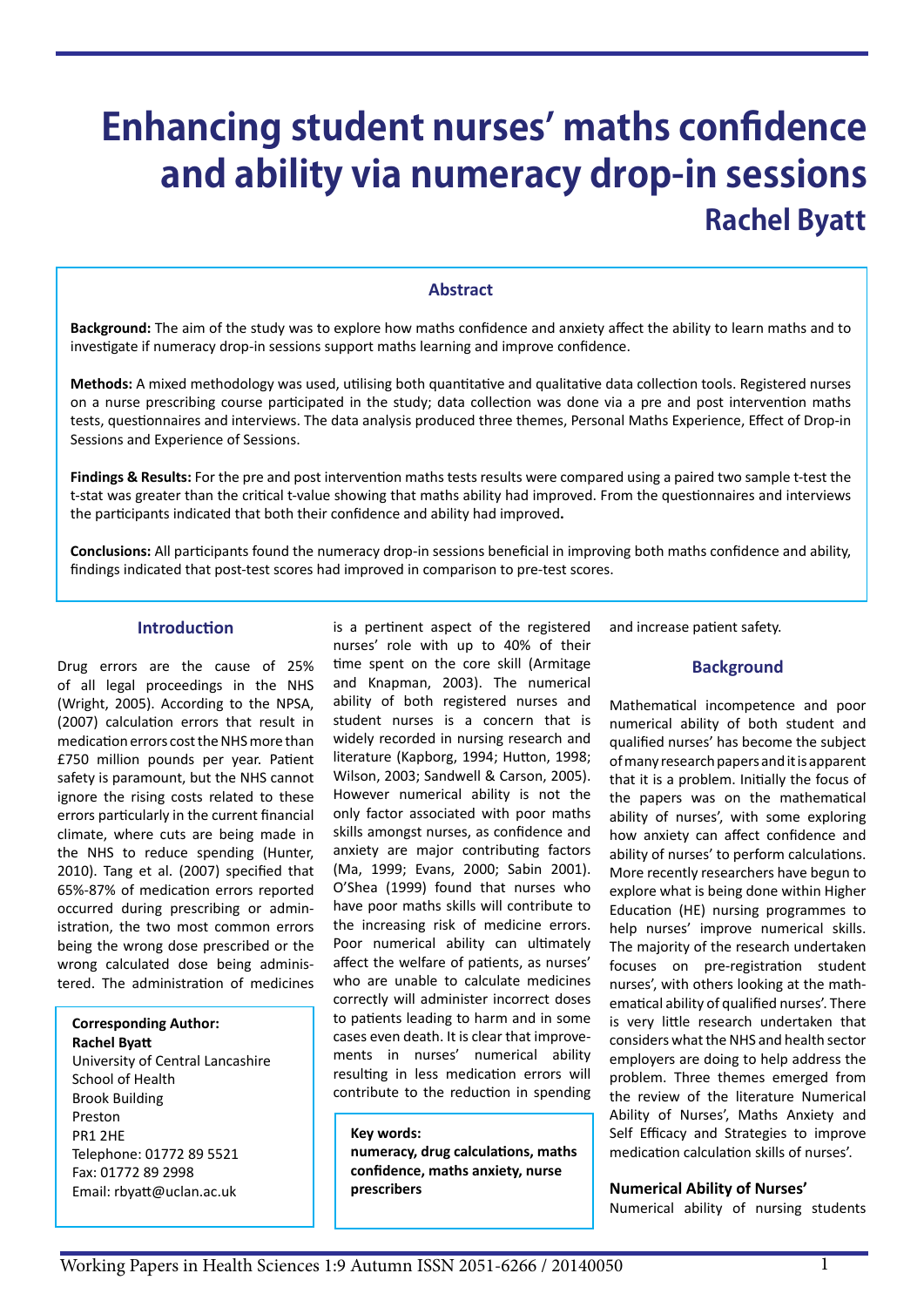has been causing concern for the last 25 years (McMullan et al. 2010). Grandell-Niemi et al. (2001) undertook a quantitative study in order to describe the basic mathematical proficiency and medication calculation skills of third year student nurses, upon completion of the programme. Although thirty-eight nursing colleges were invited to participate in the study, only eight institutions agreed to be involved. The findings of this study did not reflect the student's perceptions of their ability, 30% of students made mistakes with general maths and 22% with dosage calculations, only 0.6% of the sample achieved 100% in both of the tests. Conversely there are limitations in this study in that convenience sampling was used, which means that not all of the population related to the study had a chance to participate (Lobiondo-Wood and Haber, 2009), the sample used was also a small sample and the authors do not state if calculators were allowed.

As student nurses are in a learner role it could be deemed as acceptable that they need help with medicine calculations. Conversely as registered nurses' are qualified and practicing within the healh service, it is an expectation that they are competent at doing calculations relating to their role (Sherriff et al. 2011), unfortunately there is evidence to the contrary. A quantitative study by Lerwill, (1999) investigated the ability and attitudes to mathematics of fifty-four health care professionals (sixteen male, thirty-eight female, mean age thirty-eight years), from three different cohorts who were undertaking a top-up degree. The average score achieved by the sample was 60.7%; the not attempted questions rate was 19.9%. A score of 60.7% appears to be a satisfactory score, however on further breakdown of the findings it would appear that 22% of the professionals scored less than 50%. Neither of these scores would be sufficient for the Nursing and Midwifery Council (NMC) who require a pass of 100% before completion of nurse training or nurse prescribing courses (NMC, 2006). Limitations to this study is that it does not fully idenitfy the methodology used, is only a small sample and does not indicate what the roles of the participants were.

Registered nurses' (RNs) also displayed poor numerical skills in a study undertaken by McMullan et al. (2010). A cross-section correlation study was

performed using both student and registered nurses in a UK university. The sample consisted of two hundred and tweny-nine second year student nurses and a convenience sample of forty-four RNs on the nurse prescribing course, mainly from primary care settings. The mean score of the RNs on the arithmetic test was 63.6%, with a pass mark of 80%, 68% of the RNs would have failed, it was noted that no difference in ability was indicated between age and number of years qualified. In the drug calculation test the mean score was 40% and 95% would have failed if the pass mark had been set at 80%. The student nurses were slightly worse, with 83% failing the arithmetic test and 99% failing the drug calculations. The findings suggest RNs and student nurses were statistically worse when performing drug percentages and infusion rate calculations, this reflected findings in other studies (Oldridge et al. 2004; Brown, 2006).

#### **Maths Anxiety of Nurses'**

Ma, (1999) defines maths anxiety as the general lack of comfort that someone suffers when they are asked to perform mathematically, it may also be a feeling of helplessness or tension when one is asked to deal with numbers or shapes. People may experience physical discomfort, dry mouth, sweating hands, and psychological symptoms including temporary memory loss or sense of failure or dread (Sredl, 2006). Elicock, (2012) established that a quarter of the population in the UK suffered with maths anxiety which equates to approximately 2 million children in England.

A quantitative study was undertaken by Bull, (2009) to identify if maths anxiety interfered with math cognition. The sample consisted of fifty-three student nurse's from a pre-registration nursing course in an HEI in the UK, the mean age of the sample was twenty-five years, with the majority being female (n=57). Findings suggest that students experienced both physical and psychological reactions in relation to their anxiety, four students refused to do the test, as they felt physically sick.

There were a significant number of participants who experienced maths anxiety and this can have a detrimental effect on their ability, however there are limitations to this study in that a small convenience sample was used (Lobiondo-Wood and Haber, 2009).

These findings are mirrored in a more

recent quantitive study commenced by McMullan et al. (2012) which explored the influence of maths anxiety on drug calculation ability using a convenience sample of two hundred and twenty-nine second year British student nurses in a UK HEI. Ultimately the findings suggest that students who failed the numeracy tests were significantly more anxious and less confident in performing maths and drug calculations which is mirrored in the findings of the above study. Again limitations to this study are convenience sample of one UK HEI, although the findings are reflected in other studies (Glaister, 2007; Andrew et al. 2009).

#### **Strategies to improve medication calculation skills of nurses'**

Ramjan (2011) commenced a study to investigate the use of a de-contextualised and contextualised maths test, to compare the preferences and performance of five hundred and sixty-seven student nurse's in year two of a BA Programme, across four campuses in an Australian University. On average student's scores improved from test one to test two, 50% had their second test score increase by nought to two marks higher than their first test, the average for test two was higher than for test one by one and a half marks. Nevertheless the researcher acknowledges that it is unclear whether the increase in marks is due to the images or if the students had practiced in between. Conversely four hundred and thirty-four (80%) of the participants said they preferred test two as it was more relevant to nursing, as nursing was not just maths. The findings of this study cannot be generalised as it was undertaken in Australia in only one HEI and is subjective to student preference, however these findings are reflected in an earlier study on qualified nurses by Wilson, (2003).

From the research it is apparent that e-learning packages and visual cues improve ability and self-efficacy of nurses' yet a quasi-experimental quantitative study by Wright, (2008) considered how a variety of approaches to teaching numeracy affected ability. A sample of one hundred and seventy-three student nurse's from a UK HEI were given a calculation test on IV additives that contained ten questions, students were expected to pass the test at 100%. The students were then separated into two groups, a control group (n=92) where participants were given lectures on drug

calculation skills and intervention group (n=80) where students received a variety of teaching and learning strategies (practical skills session, online maths tutorial, face to face maths tutorials, workbooks, drug calculation books available from the library). The findings indicate that there was a difference between the two groups, the intervention group had greater retention of knowledge and skills. The findings suggest that both methods are beneficial, however a test to ascertain baseline ability would have identified the individual participants innate ability in both groups as this could have affected the results, it is important to note that Wright (2008) continues to research this.

#### **Aim**

The aim of the study is to explore how confidence and anxiety affect the ability to learn maths, perform drug calculations and to investigate if numeracy drop-in sessions support learning of maths and drug calculations. The objectives of the study are to :

- Identify if confidence and anxiety affect the ability to learn maths and drug calculations
- Evaluate the effectiveness of numeracy drop-in sessions in relation to maths confidence and skills
- Enhance maths teaching and learning with a nursing education programme.

#### **Methodology**

The study is a mixed method design, the pre and post intervention maths tests used quantitative data, the questionnaires used quantitative and qualitative data, whereas the interviews used qualitative data. This design was chosen as only undertaking the quantitative aspect of the study would provide data relating to the nurses' maths ability, this would leave the research question unanswered in the main, as the aspects relating to the drop-in sessions improving confidence would not be covered by the data collected. In order to protect the students who were to be investigated and to avoid coercion issues, a group within the school that had no involvement with me had to be chosen; therefore I had to change my sampling technique to convenience/purposive (Polit & Beck, 2010). After discussion with a colleague who leads a post-registration nurse prescribing course, she suggested that the students enrolled on the course

would be appropriate participants, as the course contains numeracy and is assessed summatively by a numeracy exam, which students must pass at 100% (NMC 2006). Historically students on the course found the numerical element difficult and the pass rate for the examination was consistently poor, she felt the study to be mutually beneficial as the students would get extra help with numeracy via the drop-in sessions. Ethical approval was received and all participants were invited to join the study via an information sheet and consent form. Thirteen out of 39 nurses agreed to participate in the study and completed the pre and post intervention maths test, in order to provide richer data and to reduce bias 3 out of the 13 were interviewed, a 10% sample from questionnaires is considered an appropriate number (Olney and Barnes, 2006).

### **Pre and Post Intervention Maths Test**

The tests were designed by the researcher, the tests were used to initially diagnose the maths ability of the participants, and the content of them were based on the numerical component and summative examintion of the course. As part of the study was to ascertain if maths ability had improved post-intervention, it was imperative that the pre and post intervention tests were identical, as to have different questions post-intervention could lead to the second test being easier or harder, leading to false results (Cohen et al. 2007). The maths tests comprised of a variety of maths questions from addition to long division, as the participants were qualified nurses it also contained drug calculations. It was designed to establish the maths ability of the participants before the numeracy drop-in sessions, the post-intervention maths test result was compared with the pre-test to ascertain if ability had improved following attendance at the drop-in sessions. Completion of both tests was undertaken in a class room in the HEI, without the use of calculators under exam conditions. The NMC, (2010) recommends that calculators should not be used to substitute arithmetical ability and skill. Mcmullan, (2010) states that by becoming reliant on calculators nurses are becoming deskilled in mental arithmetic and are unable to conceptualise the drug calculations as they give the user a false sense of security.

#### **Questionnaire**

The second aspect of data collection was completion of a questionnaire to ascertain data on maths experience, anxiety, ability, confidence and views on the numeracy drop-in sessions. The questionnaire was structured using a likert scale, using only four options from strongly agree to disagree, the removal of the fifth option which is a neutral choice was purposely removed as, Rugg and Petre, (2007) suggest that if a neutral option is available, respondents may choose it to ease decision making, rather than think about their opinion. In order to elicit more detail and so as to produce richer data some of the questions asked for written explanations, this is a common approach in mixed methods research (Andrew and Halcomb, 2009). The questionnaire consisted of fifteen statements, statements were structured in order relating initially to maths experience, anxiety and confidence, nursing and maths, use of calculators and experience of drop-in sessions. Question 14, asked about maths qualification obtained and 15 the respondents age, as all of the participants were female, a question relating to gender was not required. Due to the timescale of the study the questionnaires were completed at the end of the final drop-in session in a classroom in the HEI, this ensured that the participants were given time to complete them and that they would be finished. To avoid the respondents feeling pressured by the researchers presence, (Polit and Beck, 2010) the researcher waited outside the classroom, but was close enough should the respondents have needed clarification (Bailey, 1997).

#### **Interviews**

Semi-structured interviews enable the researcher to verbally question participants using pre-set questions from a schedule and to probe the answers where appropriate (Parahoo, 2006). The questions were devised prior to the interview by the researcher using an interview schedule, which is a broad set of questions, it allows the researcher to change the order and wording if the participant requires it and to ask additional questions if needed. Open ended questions were used throughout the interview, this allowed for unanticipated responses to emerge and for the participants to talk and elaborate on their experiences. The interviews took place in a private room within the HEI, as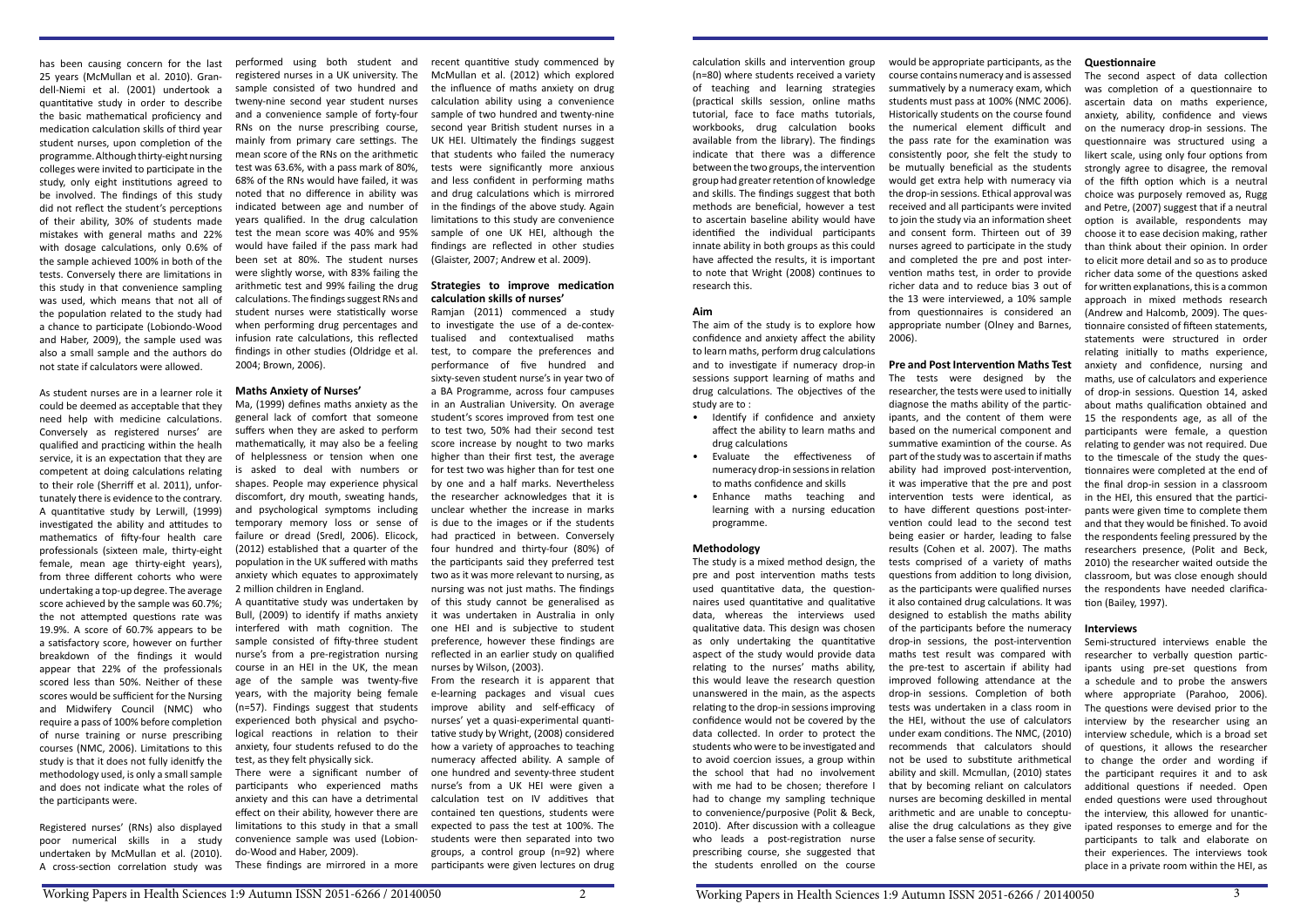#### the participants were already attending for other purposes, they felt this was preferable than going to their place of work, they were interviewed once for no longer than an hour by the researcher, the interviews were recorded.

#### **Data Analysis**

Pre and post intervention test scores and the questionnaires were analysed using descriptive statistics. Both test results were recorded on an excel spreadsheet and the mean score was analysed using SPSS version 19, using a Two-Sample Paired t-test to ascertain if ability had improved following the numeracy drop-in sessions. The questionnaire responses were collated and most frequent responses were recorded on table format and transferred into percentages, this is common in descriptive statistics. The interviews were transcribed by the researcher verbatim immediately following the interviews, the transcripts were sent to the interviewed participants to validate that they had been correctly transcribed. The transcripts were then coded using a line by line analysis, similar data was then grouped enabling three themes to be generated.

#### **Results**

Pre and Post Intervention Maths Test The sample for the pre and post-interven-

120%

nurses on a nurse prescribing course, all participants were female. The completion rate of the pre-intervention maths test was 92% (n=12) and the post-intervention maths test 100% (n=13), as this involved comparitive analysis the post-intervention result of candidate number forty was disregarded. Out of the twenty questions participants had the greatest difficulty in long division, percentages,

tion maths test consisted of 13 registered and time (see figure 1).

#### **Figure 1**

### Questions most commonly answered incorrectly -**Pre-Intervention**



conversions, paediatric drug calculations The SPSS, Version 19 was used to

The post intervention maths scores identified that the maths ability of the sample had improved following attendance at the drop-in sessions, in comparison to the pre-intervention scores, with scores ranging from 9.5 – 20, with a mean score of 16.5/20 (82.5%) see figure 2.

**Figure 2: Pre and Post-intervention Score Comparison**

ascertain and compare the mean scores for the pre and post-intervention maths tests, the pre-intervention mean was 65% compared to 82.6% post-intervention, see figure 3.

#### **Discussion**

#### **Theme 1 – Personal Maths Experience (Pre-intervention).**

The participants were asked about their maths confidence in the questionnaires and interviews 60% (n=3) stated they had low confidence in maths. The pre-intervention maths score did not reflect this though, participants 1 and 29 stated they were not confident with maths but both achieved good scores 65% and 77.5%, this suggests they may have greater ability than they think. These findings are similar to a study by Wright (2008) where students who had low maths confidence did not do as bad as they thought. The test score for candidate 15 was 45% this low score reflects the impact of low confidence on her ability. Many research studies emulate this finding that low confidence can have a detrimental effect on ability (Ma, 1999; Andrew et al, 2009; Bull,

|                     | Ν   | Range | Minimum | Maximum | Sum    | Mean   |
|---------------------|-----|-------|---------|---------|--------|--------|
| Pre Test Score      | L 4 | 50.0  | 42.5    | 92.5    | 780.0  | 65.000 |
| Post Test Score     |     | 52.5  | 47.5    | 100.0   | 1075.0 | 82.692 |
| Valid N (list wise) | 12  |       |         |         |        |        |



| t-Test: Paired Two Sample for Means |             |             |  |  |  |
|-------------------------------------|-------------|-------------|--|--|--|
|                                     | Post Test   | Pre Test    |  |  |  |
|                                     | Variable 1  | Variable 2  |  |  |  |
| Mean                                | 82.5        | 65          |  |  |  |
| Variance                            | 361.3636364 | 260.2272727 |  |  |  |
| Observations                        | 12          | 12          |  |  |  |
| <b>Pearson Correlation</b>          | 0.626261052 |             |  |  |  |
| <b>Hypothesized Mean Difference</b> | O           |             |  |  |  |
| df                                  | 11          |             |  |  |  |
| t Stat                              | 3.933660409 |             |  |  |  |
| P(T <= t) one-tail                  | 0.001168667 |             |  |  |  |
| t Critical one-tail                 | 1.795884819 |             |  |  |  |
| P(T<=t) two-tail                    | 0.002337334 |             |  |  |  |
| t Critical two-tail                 | 2.20098516  |             |  |  |  |

#### **Figure 4**

2009). Candidate 32 when asked about her personal maths confidence in the interviews echoed her response in the questionnaire:

*"I am very confident with maths, and because I am confident, I enjoy doing it"* Whereas candidate 30 stated in the questionnaire she was confident but when discussed in the interview it became apparent that she was not as confident as candidate 32:

## *"On a basic level on a relaxed day, I feel*

Pre Test *Variable 1 Variable 2* 0.2272727

*ok with it"* This reveals that maths confidence can mean different things to different people, confidence can be in the complete subject of maths, or it can be the basic maths that participants are familiar with that makes them confident, but they deem themselves under confident when taken our of their comfort zone. Andrew et al (2009) support this as they found that students are more confident with basic maths formulas than in calculations that require multiple steps. When exploring maths anxiety, questions were asked in relation to being scared of maths. Participants responded positively in the main to the statement 'maths does not scare me' (60%, n=3), although

### 100% 80% s c 60%  $\alpha$ T

Pre Test Score Post Test Score 409 20% CN1 CN5 CN11 CN12 CN14 CN15 CN16 CN18 CN26 CN29 CN30 CN32 CN40 **Candidate Number** 

40%, n=2, did not. It is unfortunate that these two candidates declined to be interviewed, as the extent of their maths anxiety is unclear. A blank mind relating to maths can be a symptom of maths anxiety (Ma, 1999), it is interesting to note that all of the participants in the questionnaire agreed that 'their minds went blank and they cannot think clearly when doing maths". This could be interpreted that all of the participants experienced maths anxiety; conversely the interview responses were different in that two of the candidates displayed no anxiety towards maths:

#### *"It just doesn't scare me as such"*

*"Maths doesn't frighten me at all"*  Candidate thirty expressed that she was confident with maths, but in the interview she described feelings of maths anxiety:

*"That first day when you gave us the exam, I thought 'oh my god' and I got really clammy and sweating thinking 'oh I can't do it"*

It is unclear from the questionnaire and interview responses whether the participants truly understood what maths anxiety meant and whether this 'blank mind' related to test anxiety as opposed to maths anxiety. It would appear from candidate twenty-nine's interview that what she experienced was test anxiety as the fear was experienced immediately before the test (Zeidner, 1998) and when asked about maths confidence she stated she was "ok", and her pre-intervention test score of 77.5% does not compare to the popular belief that maths anxiety leads to poor maths ability (Bull, 2009; McMullan et al, 2012). In the questionnaire participants were asked to respond to the statement, 'maths tests scare me', However 80% (n=4) of the candidates agreed with the statement, from the questionnaire alone it is impossible to ascertain if it was the subject maths or the test which was scary, therefore this was explored further in the interviews. All of the candidates interviewed stated that it was the word test they found scary not maths:

 *"Test is scarier, it's the test that throws*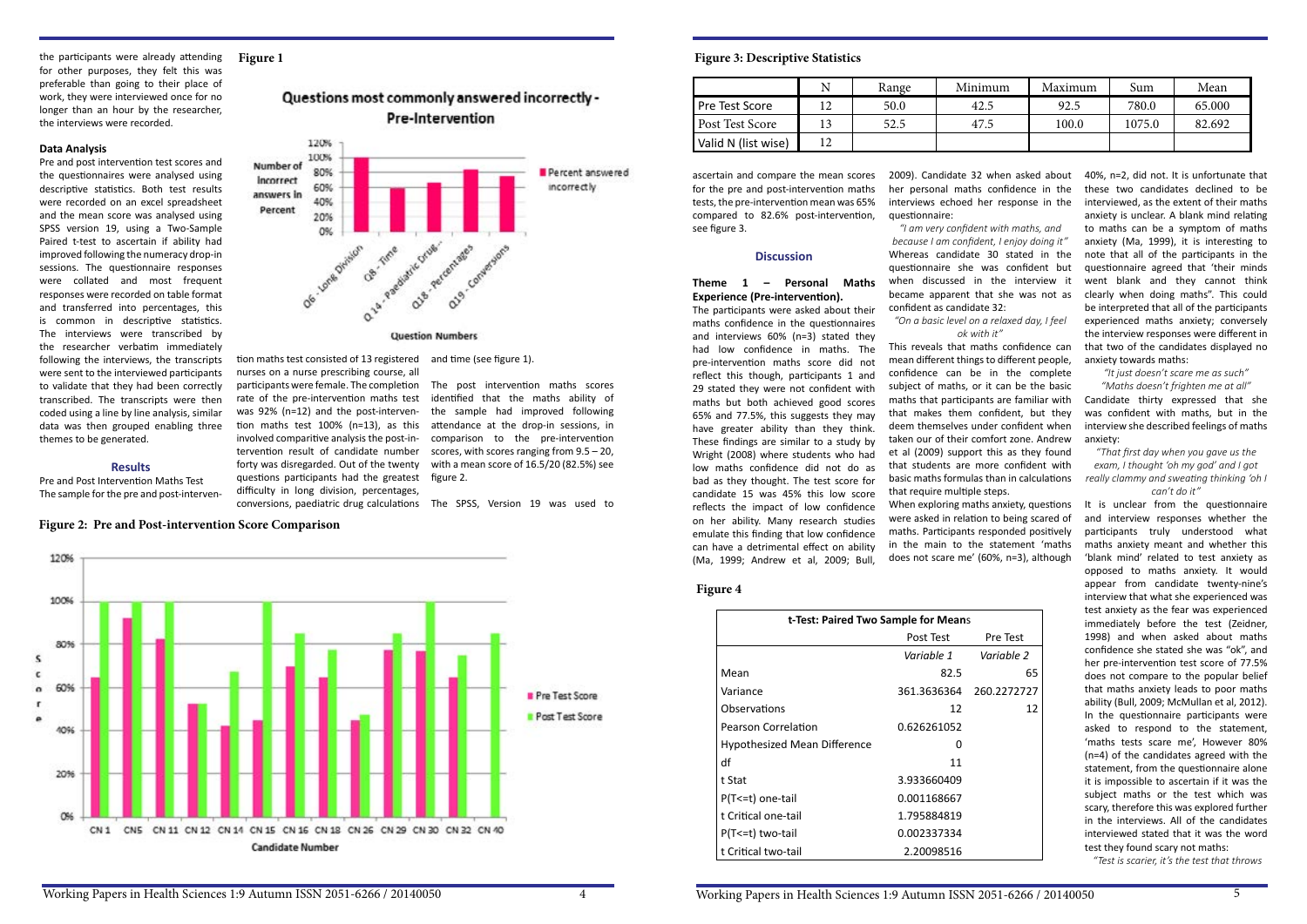*people's confidence and panics them"* Therefore the researcher would suggest that 80% (n=4) suffered with test anxiety, findings concurrent with a study by Walsh, (2008), whereas it would appear that candidate fifteen has maths anxiety, as in the questionnaire she stated "I just panic where math is concerned", this is typical of maths anxiety (Ma, 1999).

#### **Personal Maths Ability**

The pre-intervention scores identified that the maths ability of the sample were relatively poor with scores ranging from 8.5 – 18.5 out of 20, with a mean score of 13 (65%). These findings are not unique as many of the studies in the literature review presented similar results (Hutton, 1998; Grandell-Niemi et al, 2001; Polifroni et al, 2003; McMullan, 2010). These scores do not reflect the views of the participants as 60% (n=3) believed that they were good at maths. The main areas of difficulty encountered by the participants in the pre-intervention test were long division (100% error rate), percentages (83% error rate), conversions (75% error rate), paediatrics (67% error rate) and time (58% error rate). The first four are regarded by Hutton, (1998); Brown, (2006) and Sherriff et al, (2011) to be the calculation skills required for medicines, however they are frequently the areas nurses' struggle with. The fifth, time is not generally an issue for nurses' and it is perceived that the construction of the question may have led to some confusion. These results indicate that basic mathematical principles are the basis of nurses' difficulties.

The participants in the main (60%, n=3), believed they had good maths ability, but test scores varied with the lowest being 45% for candidate fifteen, who deemed she had low ability, to 65% and 77.5% for the remaining participants. The responses in the interviews of candidates twenty-nine and thirty-two corroborated with these results:

> *"Average, I am not high flying" "I have good abilities"*

Except candidate thirty deemed she was good at maths in the questionnaire but in the interview:

*"Always used to be my lowest mark, I struggled with maths and got through"* In further exploration of this anomaly she discussed her experience of maths during her secondary education:

*"Part of it was to do with my teacher…., I was forever helping him out"* Eastwood et al, (2011) and McMullan et al,

(2012) advocate that school experiences are a major contributor affecting participants confidence and ability of maths, however her pre-intervention score was 77.5% suggesting good ability.

#### **Theme 2 – Effect and Experience of Drop-in Sessions**

All of the participants felt it was important to take advantage of this opportunity; this is supported by Maag, (2004) who found in her study that a one off hour-long session was insufficient to correct the math problems of the sample. When asked why they had chosen to attend them, the responses were similar:

*"To improve result from initial test" "Refresh and practise"*

*"Build my confidence up"*

*"Help prepare for the exam at the end"* The importance of revising and practising skills for registered nurses is stressed by McMullan, (2010) because limited use of certain numerical skills on a daily basis leads to them becoming rusty and loss of expertise. Hutton, (1998) suggests that revision is most helpful to nurses'; this was reiterated by candidate thirty as the main reason for attending:

*"I needed the practise so I came to do what I needed; to be sure I was as good as I can".*

In the questionnaire responses 80% (n=4) agreed that their confidence had improved as a result of the numeracy drop-in sessions, this was echoed in the interviews:

*"My confidence has improved"*

*"Yes my confidence has improved, that's why I kept coming back, once you become familiar your confidence grows and anxiety level drops"*

*"Definitely my confidence has improved"* McMullan et al, (2012) claims that there are pedagogical remedies to improve maths confidence, e.g., providing positive encouragement and constructive feedback in a safe environment. As a sufferer of low maths confidence, I wanted to create a supportive learning environment that allowed errors to be made without fear of humiliation; this is considered a must in increasing low maths confidence (Bull, 2009).

In the paired two-sample t-Test the t-stat was 3.933, as this is greater than the critical t-value 1.795, from the one-tailed test, maths ability of the participants had improved. However Harmon, (2010) postulates that the two-tailed test is more stringent, and therefore more accurate. The critical t-value in the two-tailed test

was 2.200 which is lower than 3.933, indicating with 95% certainty that the numeracy drop-in sessions had improved mathematical ability. In comparison of the pre and post-intervention scores 92% (n=11) had improved their pre-intervention result, 8% (n=1) had achieved the same score. The mean increase in scores from pre to postintervention was 3.5 marks, the biggest improvement was from 9/20 (45%) pre, to 20/20 (100%) post. These findings are very similar to studies by Wright, (2006) and McMullan et al, (2010). However it could be argued that these results are not a reflection of the drop-in sessions but due to the participants knowing they would be tested and preparing for the end of course exam, meaning they had spent more time revising (Wright, 2008).

Therefore the participants were asked if they thought their maths ability had improved, 80% (n=4) agreed that it had, the responses in the interviews mirrored the questionnaires:

#### *"The exam results help verify that my ability has improved" "It's improved"*

*"My ability has definitely improved"*

The reasons for them improving, increased practise, revision of skills, working together, was common in other studies (Hutton, 1998; Wright, 2005; Sherriff et al, 2011). The greatest improvement was where students had achieved 100% post-intervention; this would deem them competent (Brown, 2006; Jukes & Gilchrist, 2006). However only 42% (n=5) achieved this post-intervention which is concerning when the NMC (2006) stipulate nurse prescribers should pass the numeracy component of the course at 100%, indicating further research is necessary.

#### **Summary**

From the findings it is clear that the numeracy drop-in sessions did increase nurse's maths confidence and ability. From the themes it is apparent that the numeracy drop-in sessions are an effective teaching strategy, but levels of maths anxiety need to be taken into account, as do the type of formulas to be included in the sessions. In my opinion the numeracy drop-in sessions will continue but changes will be made in light of this study.

#### **Limitations**

Limitations to the study are the small

sample size, undertaken in a single HEI in the UK, all of the participants were female and the age range was limited, these limitations may prevent the findings being generalised, but the teaching strategy could be adopted by other HEI's.

#### **Conclusion**

It was interesting to note that the participants had varying degrees of maths ability depending on their schooling and life experience; however none of the participants pre-intervention and only five post-intervention achieved the 100% pass mark required by the NMC (2006). As discussed, without a standardised assessment tool and pass grade in numerical competence of nurses' it is difficult to ascertain if the participants are competent with maths. These findings are similar to other studies that have researched maths ability (Lerwill, 1999; Grandell-Niemi, et al, 2001; Eastwood et al, 2011). The maths anxiety of the participants was difficult to ascertain, this could be down to my data collection tool, or the lack of understanding of maths anxiety on the participants part. Selfconfidence amongst the sample varied, and low self-confidence did not always affect ability, results that are congruent with a study by Wright, (2008).

It is pleasing to note that all of the participants found the drop-in sessions beneficial in both improving maths confidence and ability and that 92% improved their post-intervention test score. Although not all of the students on the nurse prescriber's module passed the exam at 100% on first attempt, it would appear that the number of students passing at first attempt has increased following the numeracy sessions. In light of this, the sessions have now become a regular feature within the nurse prescribing module and have even be reported as best practice in the North West Nurse Prescribers Network. However as a result of undertaking the study there are some recommendations for change to make regarding numeracy drop-in sessions.

The study sampled thirteen registered nurses on a course in the School of Health; however the number of pre and postregistration students within the school is 5761, with 1830 being pre-registration student nurses'. All of these students will undertake medicine calculations within their role and in light of studies relating to nurses' maths ability (Grandell-Niemil, et al, 2001; McMullan, 2010) it seems implausible that they would

not experience similar difficulties. The findings from the pilot study retrieved similar results, it seems logical then to perform a larger researcher study with a greater sample size and a mixture of pre and post-registration student nurses'. This would lead to a more varied age range and would add the male perspective to the research.

Researching the numeracy drop-in sessions after adding context to the sessions, by use of drug charts and equipment, would allow comparison of the findings from this study with the findings of the new format to ascertain if the ability of the students and those achieving 100% had increased, and if the new format enabled the students to recognise the unrealistic errors made. It would also be interesting to look at the exam scores of the prescribers after they had attended the sessions to see if the pass rate had improved. The maths anxiety was difficult to assess in this study, which was due to the data collection tools, it would be useful to use a recognised maths anxiety scale, like the maths attitude scale or the maths anxiety rating scale as this would help me to assess the gravity of the issue within my sample.